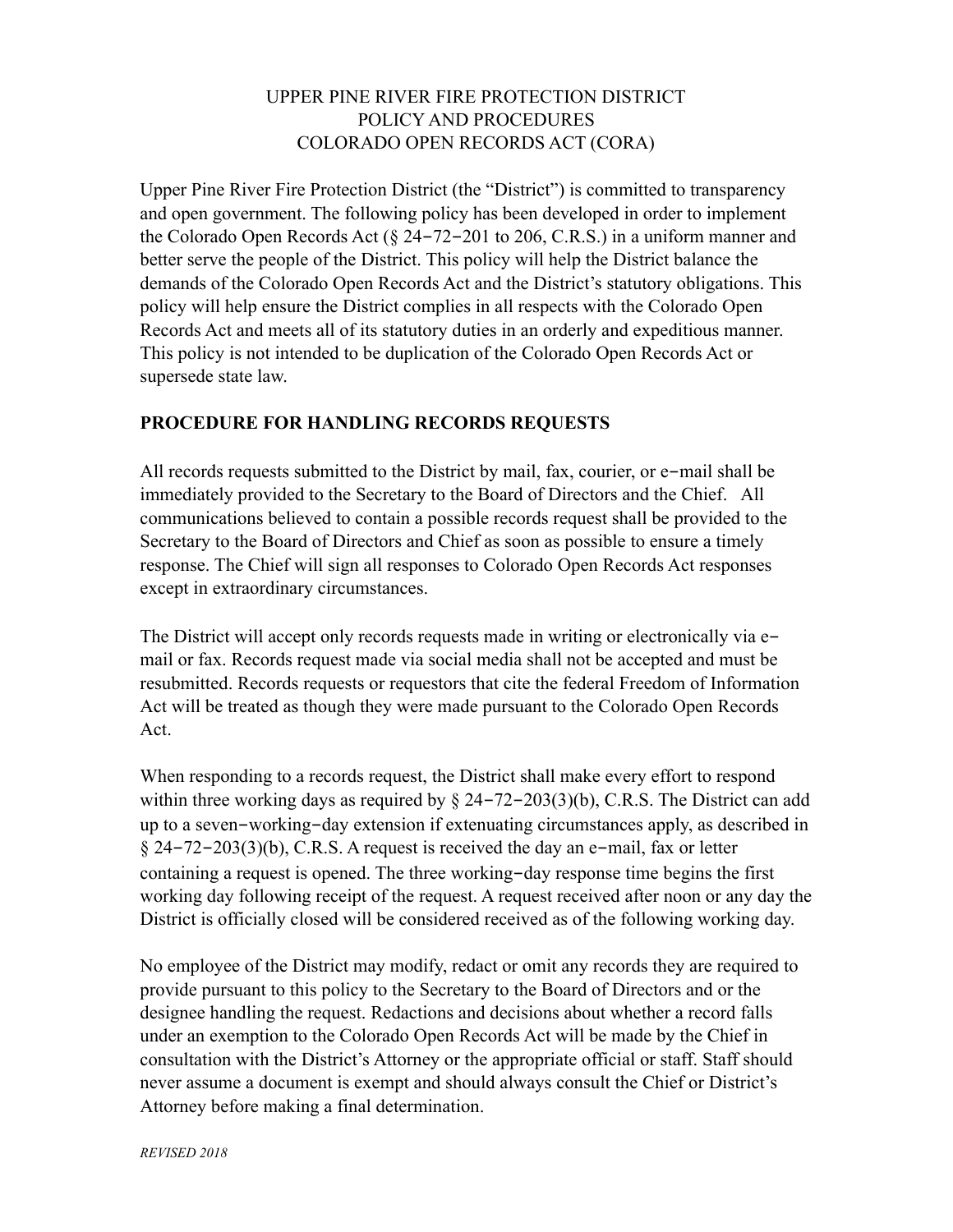When feasible, the District will endeavor to provide electronic copies or files to requestors if such alternative is significantly less burdensome to provide than paper records. When responsive records cannot be easily or cost-effectively provided electronically to a requestor, the District will work with the requestor to schedule a time to inspect the records in person during normal working hours.

# **FEES**

When a substantial request is made - requiring the production of more than 10 pages of documents or more than one hour of staff or attorney time to locate or produce records the District will charge the requestor for all copying expenses and for staff time in accordance with § 24-72-205(5)(a), C.R.S., and consistent herewith.

For requests where the District anticipates more than 10 pages will be produced and/or more than one hour of staff or attorney time will be consumed, the District will provide a requestor with advance notice and an estimate of compliance costs. Such costs must be paid in full before the production of records unless alternative arrangements have been made through the Secretary to the Board of Directors.

When an unsubstantial request is made – requiring the production of less than 10 pages and less than one hour of staff or attorney time, the requestor shall be charged copying costs only. Multiple requests in the same 12-month period regarding the same or similar subject matter shall be treated as one request for purposes of calculating fees.

# **COPYING DOCUMENTS**

The District will charge \$0.25 per standard page for all documents copied or a fee not to exceed the actual cost of providing a copy, printout, or photograph of a public record in a format other than a standard page.

# **DOCUMENT RETRIEVAL AND PRODUCTION OF RECORDS – HOURLY RATE**

When researching the location, supervising inspections when deemed necessary, arranging for copies when no such facilities are available on site, retrieving, or producing records consumes more than one hour of staff or attorney time, the District shall charge \$30 an hour for all non-attorney and attorney staff time. In extraordinary circumstances, the use of a third party contractor may be necessary and will be discussed with the requestor in advance.

By policy of the District, the requestor shall also be charged \$30 an hour for time spent by the District's Attorney directly related to a records request, including but not limited to, the review of documents for privilege or other exemptions to production; document